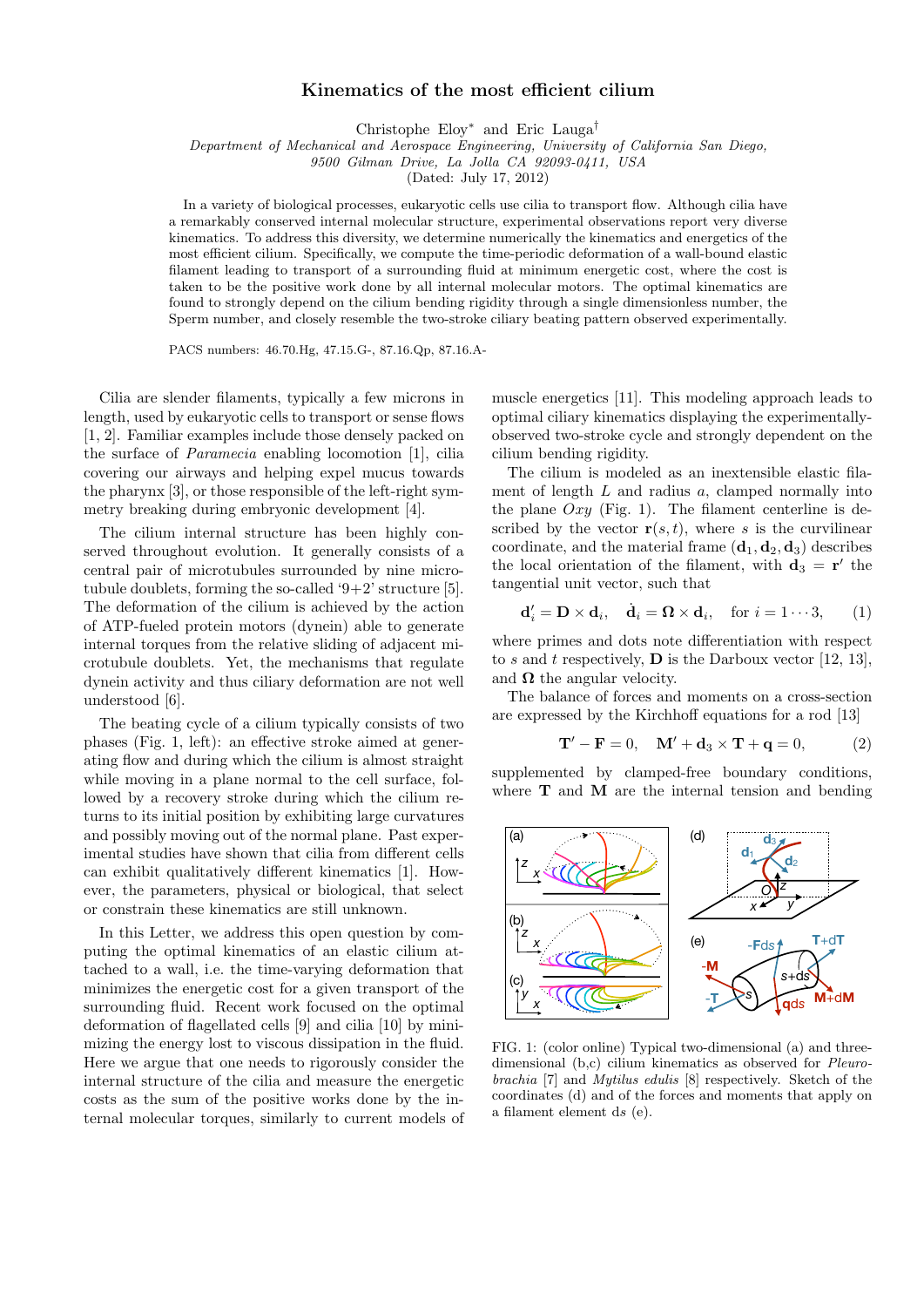moment respectively, and  $-F$  is the fluid drag per unit length (opposite to the force density  $\bf{F}$  exerted by the filament on the surrounding fluid). In the relevant slender limit,  $a/L \ll 1$ , the internal forces generated by the dynein arms contribute, at first order, to an active torque per unit length,  $q$ , in Eq. (2) [14]. Since the energy needed to produce torsion is of order  $L/a$  larger than that to produce bending [15], the tangential component of this internal torque can be neglected,  $\mathbf{q} \cdot \mathbf{d}_3 = 0$ , which yields no twist of the filament,  $\mathbf{D} \cdot \mathbf{d}_3 = 0$ .

The Hookean constitutive relation relates the bending moment **M** to the Darboux vector **D** through a linear relation. In the absence of torsion and for an axisymmetric filament it simplifies to  $\mathbf{M} = B \mathbf{D} = B \mathbf{d}_3 \times \mathbf{d}'_3$ , with B the bending rigidity. Combining this constitutive relation, the free boundary condition at  $s = L$ , and Eq. (2), the internal torque q can be expressed as a function of  $\mathbf{d}_3$  and **F** alone

$$
\mathbf{q} = B \mathbf{d}_3'' \times \mathbf{d}_3 + \mathbf{d}_3 \times \int_s^L \mathbf{F}(u) \mathrm{d}u. \tag{3}
$$

Assuming the cilium kinematics known, we need to evaluate the hydrodynamic forces F in order to fully determine the internal torque q. Since cilia are few microns long, their Reynolds number is small and the surrounding flow follows the Stokes equations. In this limit,  $F(s)$  represents a distribution of stokeslets, which are the Green functions (point forces) of the Stokes equations.

Taking advantage of the small filament aspect ratio, we use slender-body theory [16, 17], which allows to linearly relate  $F(s)$  to the instantaneous distribution of velocities,  $\dot{\mathbf{r}}(s)$ , along the cilium centerline. To take into account the presence of the no-slip wall to which the cilium is anchored, slender-body theory is supplemented with Blake's system of hydrodynamic images [18] allowing to formally write

$$
\dot{\mathbf{r}}(s) = L_{\text{RFT}} \cdot \mathbf{F} + L_{\text{SBT}}(\mathbf{F}) + L_{\text{image}}(\mathbf{F}), \quad (4)
$$

where  $L_{\text{RFT}}$  is the local linear operator of so-called resistive-force theory [2] given by  $L_{\text{RFT}} = (1+\mathbf{d}_3\mathbf{d}_3)/\xi_{\perp}$ , with 1 the  $3 \times 3$  identity matrix,  $\xi_{\perp} = 4\pi \mu / \ln(L/a)$ , and  $\mu$  the dynamic viscosity of the fluid. The linear integral operators  $L_{\text{SBT}}$  and  $L_{\text{image}}$ , which are of order  $\ln(L/a)$ smaller, account for the cilium–cilium and cilium–wall hydrodynamic interactions respectively. Their full expressions can be found in Refs. [16] and [18]. Numerically, Eq. (4) is regularized by using Legendre polynomials to diagonalize the singular part of  $L_{\text{SBT}}$  [17]. Once this regularization is performed, the discretization and inversion of Eq. (4) is straightforward. The resulting computational implementation of Eq. (4) is correct to order  $O[(a/L)^2 \ln(L/a)]$  [16].

Without loss of generality, the net flow transported by the cilium is assumed to occur in the  $x$ -direction. This transport is quantified by the flow rate, Q, across the

 $Oyz$  half-plane (Fig. 1), which is equal, by virtue of incompressibility, to the flow rate trough any parallel halfplane, and can thus be evaluated in the far field for convenience [10]. Far from the filament, the flow is dominated by the contribution of the stokeslets along the cilium,  $\mathbf{F}(s)$ , and their images, which consist of stokeslets, force dipoles, and source dipoles [18]. Combined together, these singularities are equivalent at leading order to a symmetric combination of two force dipoles located in  $O$ , known as a stresslet [19], leading to a flow rate given by

$$
Q = \frac{1}{\pi \mu} \langle \int_0^L F_x r_z \, \mathrm{d}s \rangle,\tag{5}
$$

where brackets denote time-averaging.

The power expended to convert ATP into work by the molecular motors is then assumed to be proportional to the mechanical power,  $P$ , consumed by the internal torques, q, where only the positive works are accounted for [11]

$$
P = \langle \int_0^L \max(0, \mathbf{q} \cdot \mathbf{\Omega}) \, \mathrm{d}s \rangle. \tag{6}
$$

Distinguishing between positive and negative work means that the dynein arms cannot harvest energy, which breaks the conservative nature of elastic energy. It results that the mean power spent by the internal torque is larger than the power given to the fluid, i.e.  $P \ge \langle \int_0^L \mathbf{F} \cdot \dot{\mathbf{r}} \, ds \rangle$ .

From the definition of the flow rate, Q, and the mean mechanical power,  $P$ , a dimensionless efficiency can be constructed similarly to the one proposed in Ref. [10] as

$$
\eta = Q^2 \mu^2 / (P \xi_\perp L^3). \tag{7}
$$

With this definition, the transport efficiency,  $\eta$ , does not depend on the beat angular frequency,  $\omega$ , nor on the aspect ratio at first order, since the flow rate scales as  $Q \sim \omega L^3 \xi_{\perp}/\mu$  and the power as  $P \sim \xi_{\perp} \omega^2 L^3$ .

Dimensional analysis shows that the problem is entirely governed by two dimensionless numbers. The first is the aspect ratio of the cilium,  $L/a$ . The cilia covering the body of *Paramecium* have  $L \approx 12 \mu m$  and  $a \approx 0.12 \,\mu\mathrm{m}$ , so we will assume  $L/a = 100$ . Note that the



FIG. 2: (color online) Two-dimensional optimal ciliary motions for  $Sp = 2$  (a) and  $Sp = 4$  (b). The stroboscopic views show the cilium every 1/32th of period. The energy dissipated in the fluid represents respectively 38% and 90% of the total energetic costs.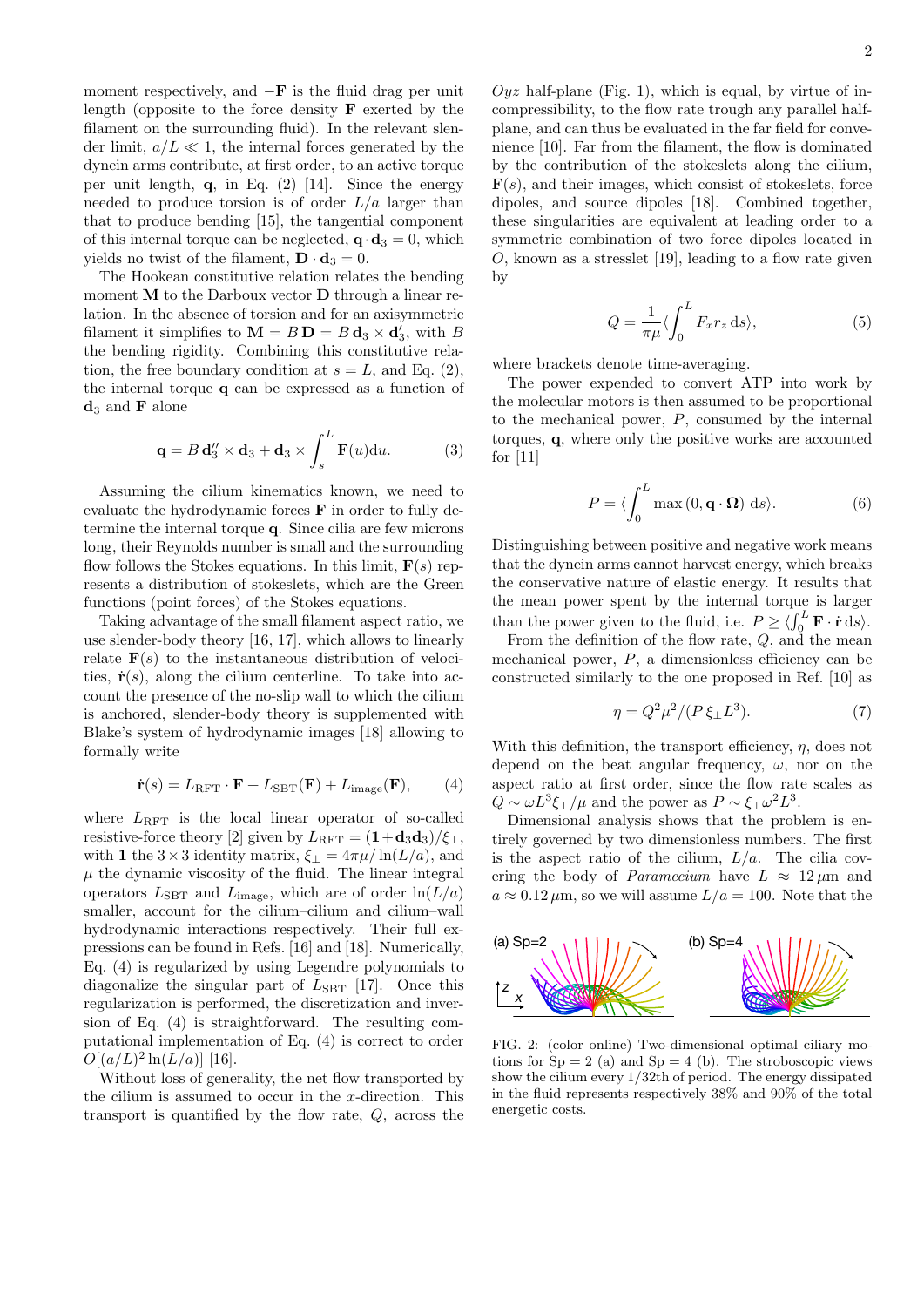

FIG. 3: (color online) Three-dimensional optimal ciliary motions for  $Sp = 1$  (a),  $Sp = 2$  (b), and  $Sp = 4$  (c). The fractions of energy dissipated in the fluid are respectively 79%, 92%, and 99% of the total energetic costs.

aspect ratio appearing only logarithmically in the problem through Eq. (4), its influence is essentially negligible. The second dimensionless number is the Sperm number, introduced by Lagomarsino et al. [20] as

$$
Sp = L(\omega \xi_{\perp}/B)^{1/4},\tag{8}
$$

which measures the ratio between the cilium length and the elasto-viscous penetration length. The kinematics of optimal ciliary motion depends strongly on the value of Sp. For *Paramecium*, the angular frequency is  $\omega \approx$  $200 \,\mathrm{rad}\,\mathrm{s}^{-1}$  [1], and with a bending rigidity estimated to be  $B = 25 \text{ pN } \mu \text{m}^2$  [21], one obtains Sp  $\approx 4.6$  in water. Some cilia are shorter, such as the nodal cilia involved in embryonic development with  $L \approx 2.5 \,\mu \text{m}$  for mice [22] and  $L \approx 5 \,\mu \text{m}$  for humans [4], corresponding to Sp  $\approx 1$ and  $\text{Sp} \approx 2$  respectively. Other cilia can be much longer, reaching hundreds of microns and thus  $Sp > 100$ , such as the cilium of Pleurobrachia reproduced in Fig. 1(a). In this Letter, we will focus on the range  $1 \le Sp \le$ 7, corresponding approximately to cilia of lengths  $2.5 \leq$  $L \leq 18 \,\mu\mathrm{m}$ , for which the most drastic changes appear in the optimal kinematics.

For given values of both  $L/a$  and Sp, the cilium kinematics maximizing the pumping efficiency,  $\eta$ , is computed numerically. The elastic filament is first discretized as an assembly of  $n<sub>s</sub>$  discrete rods connected by springs [23], and the stokeslet distribution is evaluated  $n_t$  times per cycle. The values  $n_s = 16$  and  $n_t = 32$  have been used in this study and allow to evaluate the efficiency of a given kinematics rapidly without compromising precision. The filament kinematics is parametrized by imposing the curvatures at  $N_s$  points along the filament centerline,  $N_t$  times per period. The curvatures on the  $n_s \times n_t$  points are then interpolated with a cubic spline from those  $N_s \times N_t$  points. Our results are obtained with  $N_s = N_t = 6$ , giving 36 and 72 degrees of freedom in two and three dimensions, and the optimal kinematics are computed using a sequential programming (SQP) algorithm. A preliminary optimum can be found using resistive-force theory only (i.e. neglecting the last two terms in Eq. 4) which is qualitatively similar to the optimum found with the full hydrodynamics, but at a much lower cost. This preliminary optimum can then be used

as an initial guess in the full hydrodynamics optimization. Our numerical approach is validated by a comparison with the results of Ref. [10] obtained with a bead model and an energetic measure of the dissipation in the fluid only. The transport efficiency in Ref. [10] is  $\eta = 0.0035$ , corresponding here to large values of Sp and comparing well with our optimum for  $Sp = 7$ ,  $\eta = 0.0033$ .

The optimal two-dimensional kinematics are displayed in Fig. 2 for  $Sp = 2$  and 4. We see that our optimization approach, which rigorously quantifies the internal work expended by the molecular motors, leads to kinematics with the experimentally-observed two-stroke cycle: an effective stroke during which the filament is rotating almost rigidly around its anchor point, and a recovery stroke exhibiting large curvatures. The energy dissipated in the fluid represents only a fraction of the total energetic costs (this fraction increases with Sp: from  $5\%$  for Sp = 1, and  $38\%$  for Sp = 2, to 90% for Sp = 4). For small values of Sp (short, or stiff, cilia), the curvature is essentially always of the same sign (Fig. 2a), whereas for larger values of Sp (long, or flexible, cilia), curvatures are larger and occasionally change sign (Fig. 2b). In order to minimize the back flow during the recovery stroke, the trajectory has to be as close to the wall as possible, and in order to achieve such a trajectory, large curvatures with high energetic costs are necessary; the resulting optimum is thus a balance, tuned by the value of Sp, between distance to the wall and curvature.

The optimal three-dimensional ciliary kinematics have also been determined. The results are illustrated in Fig. 3 for  $Sp = 1, 2$  and 4. For small values of  $Sp$ , the cilium is rotating around an axis inclined by an angle of approximately 45 degrees with respect to the surface normal (Fig. 3a). This optimal motion is similar to the observed trajectories of nodal cilia [4]. For larger values of Sp, the optimal cilium kinematics breaks the  $x \rightarrow -x$  symmetry, and, as in two-dimensions, the motion can be decomposed into an effective stroke in the vertical plane and a recovery stroke with large curvatures. During the recovery stroke, the filament takes advantage of the third dimension to achieve a trajectory closer to the wall, and therefore more efficient than in the two-dimensional case. These three-dimensional optimal kinematics reproduce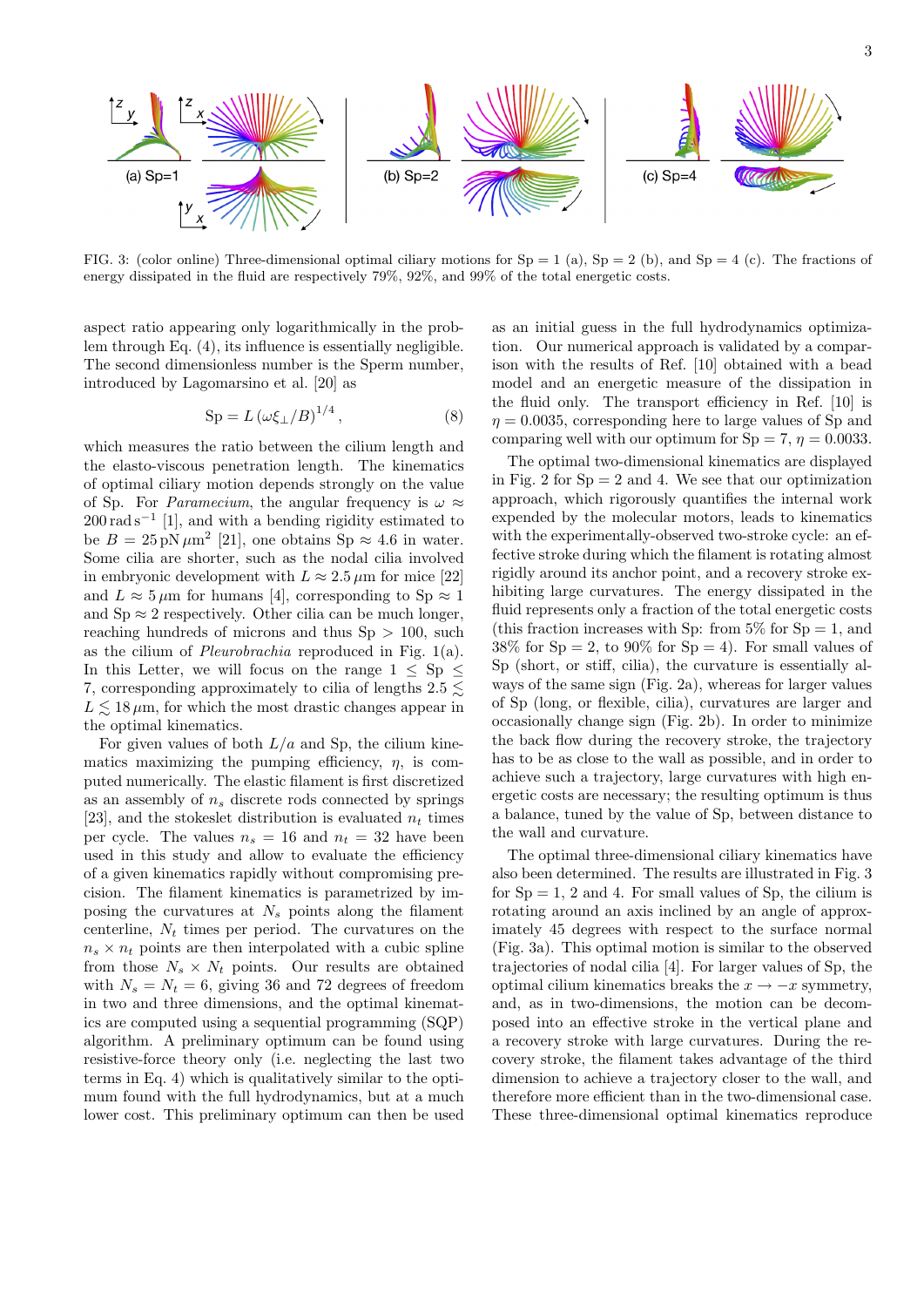

FIG. 4: (color online) Optimal pumping efficiency,  $n$ , as a function of Sp, for two (2D) and three-dimensional (3D) cilium kinematics. The inset show the variation of the mean square curvature for the optimal kinematics (semilog scale).

the experimental observations of real cilia motions, as can be seen by comparing the kinematics of Mytilus edulis (Fig. 1b and c) with Fig. 3c, for instance. For  $Sp = 4$ , the mechanical power expanded to produce the optimal kinematics is  $P = 0.13 \xi_{\perp} \omega^2 L^3$ , which gives for a typical cilium of *Paramecium*,  $P \approx 2.5 \times 10^{-14}$  W, in agreement with experimental observations [24].

It is to be noted that the value of the efficiency is unchanged, for a given filament kinematics, by the transformations  $x \to -x$ ,  $y \to -y$ , or  $t \to -t$ . The same flow direction and the same efficiency could thus be obtained with clockwise or counterclockwise rotations (by a y reflection), and with the bend forward or the tip forward during the recovery stroke (by combining  $x$  and  $t$ ) reflections). For real cilia however, the chirality generally constrains the motion to be clockwise.

The influence of the value of Sp on the optimal pumping efficiency is illustrated in Fig. 4, both for two and three-dimensional motions. As expected, deformation in three dimensions is more efficient for all Sp since the number of degrees of freedom is larger, although the two cases converge to similar efficiencies for large Sp. In both cases, the efficiency is a monotonically increasing function of the Sperm number: increasing Sp is equivalent to reducing the bending rigidity and thus allows larger curvatures for a lower energetic cost. In fact, the mean square curvature of the motion appears to be almost an exponential function of Sp in the range studied (inset of Fig. 4). Unless an artificial dissipative term is introduced, one thus expects the problem to become mathematically ill-posed in the limit of large Sp, which is equivalent to considering only the energy dissipated in the fluid [10].

Interestingly, although an increase in bending rigidity generally increases the energetic cost, it is not always strictly true. Using the kinematics shown in Fig. 3b corresponding to the optimum for  $Sp = 2$ , "freezing" it, and varying Sp, one finds a maximum efficiency when



FIG. 5: (color online) Illusion of twist for  $Sp=2$ . The threedimensional kinematics is plotted as if the filament was a ribbon to emphasize the orientation of  $\mathbf{d}_1$ .

 $Sp = 3.2$ . However, this efficiency is only 0.05% larger than the efficiency for  $Sp = \infty$ , and obviously a larger efficiency can be achieved at  $Sn = 3.2$  if the kinematics is allowed to vary. This result shows that bending of the cilium allows the storage of elastic energy that can be restored later in the motion.

As discussed above, we assumed that the active internal torques have no tangential components due to their prohibitive cost in the slender limit,  $a/L \ll 1$ . As a result, and because the cilium is assumed to be axisymmetric, the optimization always yields kinematics with zero twist. Even if a more realistic model was adopted with slightly different bending rigidities along the  $\mathbf{d}_1$  and  $\mathbf{d}_2$ directions due to the central microtubule pair, the twist would not be larger than few degrees due to the large twist rigidity [15]. In addition, even when torsion is not present, the filament kinematics can give the illusion of twist since its extremity rotates as shown in Fig. 5. This classical result of differential geometry [12, 13] could explain why some studies reported the presence of twist on the cilia of Paramecium [25].

In summary, we have proposed in this Letter that, in order to derive the appropriate efficiency of cilia-driven fluid transport, the detailed internal structure of cilia has to be considered, and energetic costs have to be calculated as the sum of the positive works done by the internal torques. Using this approach, we have developed a numerical model that allows to compute the kinematics of a wall-bound elastic cilium transporting the surrounding fluid at minimum energetic cost. The optimal motions of the cilium have been found to strongly depend on its bending rigidity through a single dimensionless parameter, Sp. These optimal kinematics were found to display the experimentally-observed two-stroke cycle, both in two and three dimensions. A large part of the total energy consumed by a cell can be devoted to flow transport, in particular for large eukaryotes. For instance 70% of the energy in Paramecium is estimated to be used to swimming [24]. In the human body, the average power expended by a single cell is approximately  $10^{-11}$  W and is equal to that required to actuate between a hundred and a thousand cilia. Given these requirements, it is there